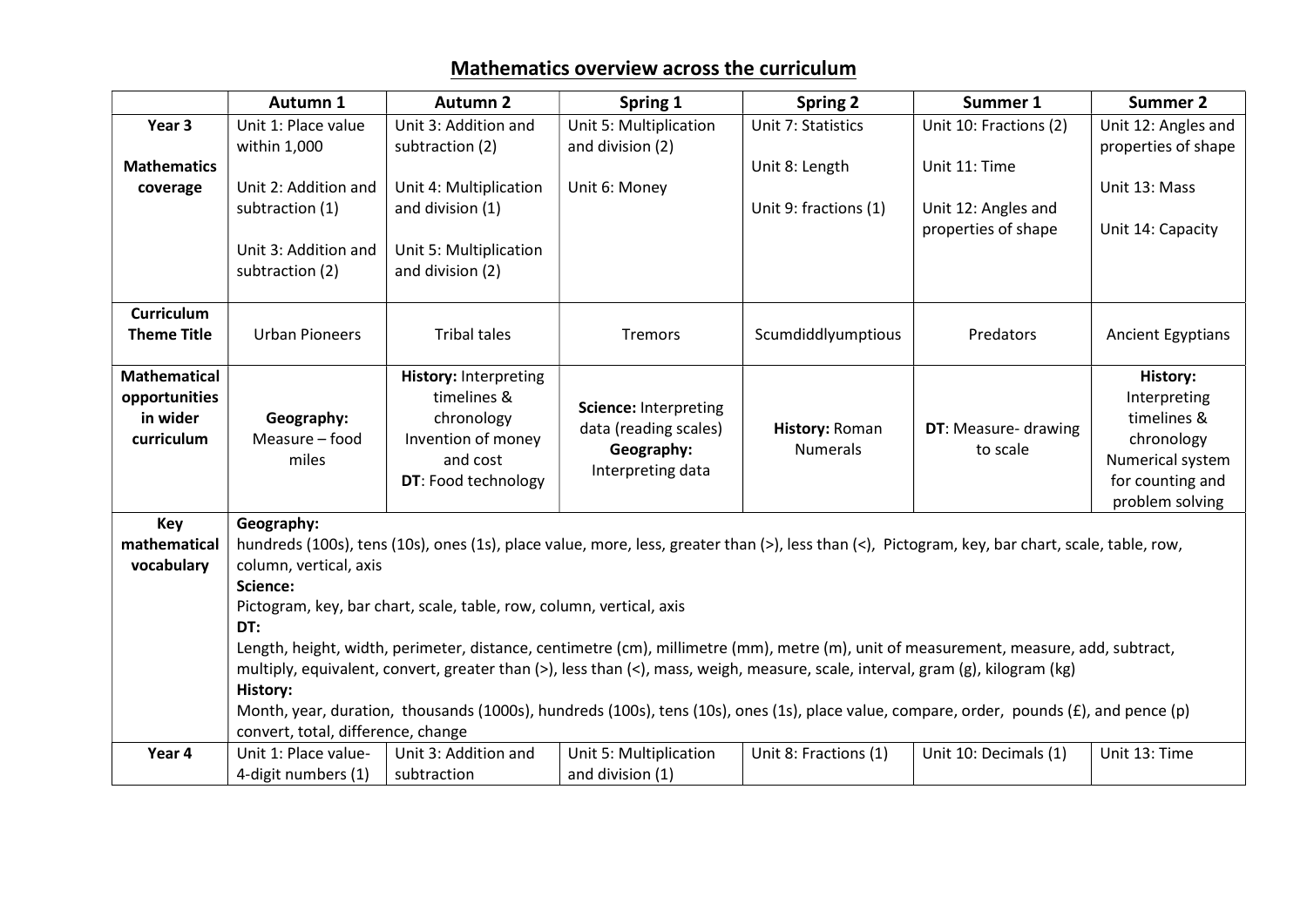## Mathematics overview across the curriculum

| Unit 2: Place value-<br>Unit 4: Measure-<br>Unit 6: Multiplication<br>coverage<br>4-digit numbers (2)<br>and division (2)<br>Unit 10: Decimals (1)<br>Unit 12- Money<br>angles and 2D<br>Perimeter<br>shapes<br>Unit 3: Addition and<br>Unit 5: Multiplication<br>Unit 7: Measure- area<br>and division (1)<br>subtraction<br>position and<br>direction<br><b>Curriculum</b><br><b>Theme Title</b><br><b>Urban Pioneers</b><br><b>Tribal tales</b><br>Scumdiddlyumptious<br><b>Tremors</b><br>Predators<br><b>Ancient Egyptians</b><br><b>Mathematical</b><br><b>History:</b><br><b>History: Interpreting</b><br>French: Numbers to<br>opportunities<br>Interpreting<br>timelines &<br>Science: Interpreting<br>timelines &<br>in wider<br>20.<br>chronology. Invention<br>data (reading scales)<br>DT: Measure- drawing<br>History: Roman<br>chronology<br>curriculum<br>Geography:<br>of money and cost<br><b>Numerals</b><br>Geography:<br>to scale<br>Measure - food<br>DT: Food technology<br>Interpreting data<br>miles | <b>Mathematics</b> |                                                                                                                                                                                                                                                                                                                                                                                                                                                                                                                              |  | Unit 9: Fractions (2) | Unit 11: Decimals (2) |                                                         |  |  |
|-------------------------------------------------------------------------------------------------------------------------------------------------------------------------------------------------------------------------------------------------------------------------------------------------------------------------------------------------------------------------------------------------------------------------------------------------------------------------------------------------------------------------------------------------------------------------------------------------------------------------------------------------------------------------------------------------------------------------------------------------------------------------------------------------------------------------------------------------------------------------------------------------------------------------------------------------------------------------------------------------------------------------------|--------------------|------------------------------------------------------------------------------------------------------------------------------------------------------------------------------------------------------------------------------------------------------------------------------------------------------------------------------------------------------------------------------------------------------------------------------------------------------------------------------------------------------------------------------|--|-----------------------|-----------------------|---------------------------------------------------------|--|--|
|                                                                                                                                                                                                                                                                                                                                                                                                                                                                                                                                                                                                                                                                                                                                                                                                                                                                                                                                                                                                                               |                    |                                                                                                                                                                                                                                                                                                                                                                                                                                                                                                                              |  |                       |                       | Unit 15: Geometry-                                      |  |  |
|                                                                                                                                                                                                                                                                                                                                                                                                                                                                                                                                                                                                                                                                                                                                                                                                                                                                                                                                                                                                                               |                    |                                                                                                                                                                                                                                                                                                                                                                                                                                                                                                                              |  |                       |                       |                                                         |  |  |
|                                                                                                                                                                                                                                                                                                                                                                                                                                                                                                                                                                                                                                                                                                                                                                                                                                                                                                                                                                                                                               |                    |                                                                                                                                                                                                                                                                                                                                                                                                                                                                                                                              |  |                       |                       |                                                         |  |  |
|                                                                                                                                                                                                                                                                                                                                                                                                                                                                                                                                                                                                                                                                                                                                                                                                                                                                                                                                                                                                                               |                    |                                                                                                                                                                                                                                                                                                                                                                                                                                                                                                                              |  |                       |                       | Unit 16: Geometry-                                      |  |  |
|                                                                                                                                                                                                                                                                                                                                                                                                                                                                                                                                                                                                                                                                                                                                                                                                                                                                                                                                                                                                                               |                    |                                                                                                                                                                                                                                                                                                                                                                                                                                                                                                                              |  |                       |                       |                                                         |  |  |
|                                                                                                                                                                                                                                                                                                                                                                                                                                                                                                                                                                                                                                                                                                                                                                                                                                                                                                                                                                                                                               |                    |                                                                                                                                                                                                                                                                                                                                                                                                                                                                                                                              |  |                       |                       |                                                         |  |  |
|                                                                                                                                                                                                                                                                                                                                                                                                                                                                                                                                                                                                                                                                                                                                                                                                                                                                                                                                                                                                                               |                    |                                                                                                                                                                                                                                                                                                                                                                                                                                                                                                                              |  |                       |                       |                                                         |  |  |
|                                                                                                                                                                                                                                                                                                                                                                                                                                                                                                                                                                                                                                                                                                                                                                                                                                                                                                                                                                                                                               |                    |                                                                                                                                                                                                                                                                                                                                                                                                                                                                                                                              |  |                       |                       |                                                         |  |  |
|                                                                                                                                                                                                                                                                                                                                                                                                                                                                                                                                                                                                                                                                                                                                                                                                                                                                                                                                                                                                                               |                    |                                                                                                                                                                                                                                                                                                                                                                                                                                                                                                                              |  |                       |                       | Numerical system<br>for counting and<br>problem solving |  |  |
| French:<br>Key                                                                                                                                                                                                                                                                                                                                                                                                                                                                                                                                                                                                                                                                                                                                                                                                                                                                                                                                                                                                                |                    |                                                                                                                                                                                                                                                                                                                                                                                                                                                                                                                              |  |                       |                       |                                                         |  |  |
| mathematical                                                                                                                                                                                                                                                                                                                                                                                                                                                                                                                                                                                                                                                                                                                                                                                                                                                                                                                                                                                                                  |                    | 1-20 in words.                                                                                                                                                                                                                                                                                                                                                                                                                                                                                                               |  |                       |                       |                                                         |  |  |
| vocabulary                                                                                                                                                                                                                                                                                                                                                                                                                                                                                                                                                                                                                                                                                                                                                                                                                                                                                                                                                                                                                    |                    | Geography:<br>Tens, hundreds, thousands, rounding, order, more than (>), less than (<), ascending, descending, rounding, negative, step, multiple, addition<br>total, subtraction, column method, estimate, how much, strategy, efficient, accurate, exact, fact, diagram<br>DT:<br>Length, width, perimeter, distance, rectangle, square, rectilinear shape, centimetre (cm), metre (m), kilometre (km), scale, integer, interval,<br>positive, negative, multiples of 10, 100, 1000, grams (g), kilo gram (Kg)<br>History: |  |                       |                       |                                                         |  |  |
|                                                                                                                                                                                                                                                                                                                                                                                                                                                                                                                                                                                                                                                                                                                                                                                                                                                                                                                                                                                                                               |                    |                                                                                                                                                                                                                                                                                                                                                                                                                                                                                                                              |  |                       |                       |                                                         |  |  |
|                                                                                                                                                                                                                                                                                                                                                                                                                                                                                                                                                                                                                                                                                                                                                                                                                                                                                                                                                                                                                               |                    |                                                                                                                                                                                                                                                                                                                                                                                                                                                                                                                              |  |                       |                       |                                                         |  |  |
|                                                                                                                                                                                                                                                                                                                                                                                                                                                                                                                                                                                                                                                                                                                                                                                                                                                                                                                                                                                                                               |                    |                                                                                                                                                                                                                                                                                                                                                                                                                                                                                                                              |  |                       |                       |                                                         |  |  |
|                                                                                                                                                                                                                                                                                                                                                                                                                                                                                                                                                                                                                                                                                                                                                                                                                                                                                                                                                                                                                               |                    |                                                                                                                                                                                                                                                                                                                                                                                                                                                                                                                              |  |                       |                       |                                                         |  |  |
|                                                                                                                                                                                                                                                                                                                                                                                                                                                                                                                                                                                                                                                                                                                                                                                                                                                                                                                                                                                                                               |                    |                                                                                                                                                                                                                                                                                                                                                                                                                                                                                                                              |  |                       |                       |                                                         |  |  |
| Notes, coins, pounds (£), pence (p), add, subtract, change, ones, tens, hundreds, thousands, compare, order, place value<br>Science:                                                                                                                                                                                                                                                                                                                                                                                                                                                                                                                                                                                                                                                                                                                                                                                                                                                                                          |                    |                                                                                                                                                                                                                                                                                                                                                                                                                                                                                                                              |  |                       |                       |                                                         |  |  |
| Data, line graph, pictogram, bar chart, table, altogether, more than (>), greatest, smallest, continuous data, compare                                                                                                                                                                                                                                                                                                                                                                                                                                                                                                                                                                                                                                                                                                                                                                                                                                                                                                        |                    |                                                                                                                                                                                                                                                                                                                                                                                                                                                                                                                              |  |                       |                       |                                                         |  |  |
|                                                                                                                                                                                                                                                                                                                                                                                                                                                                                                                                                                                                                                                                                                                                                                                                                                                                                                                                                                                                                               |                    |                                                                                                                                                                                                                                                                                                                                                                                                                                                                                                                              |  |                       |                       |                                                         |  |  |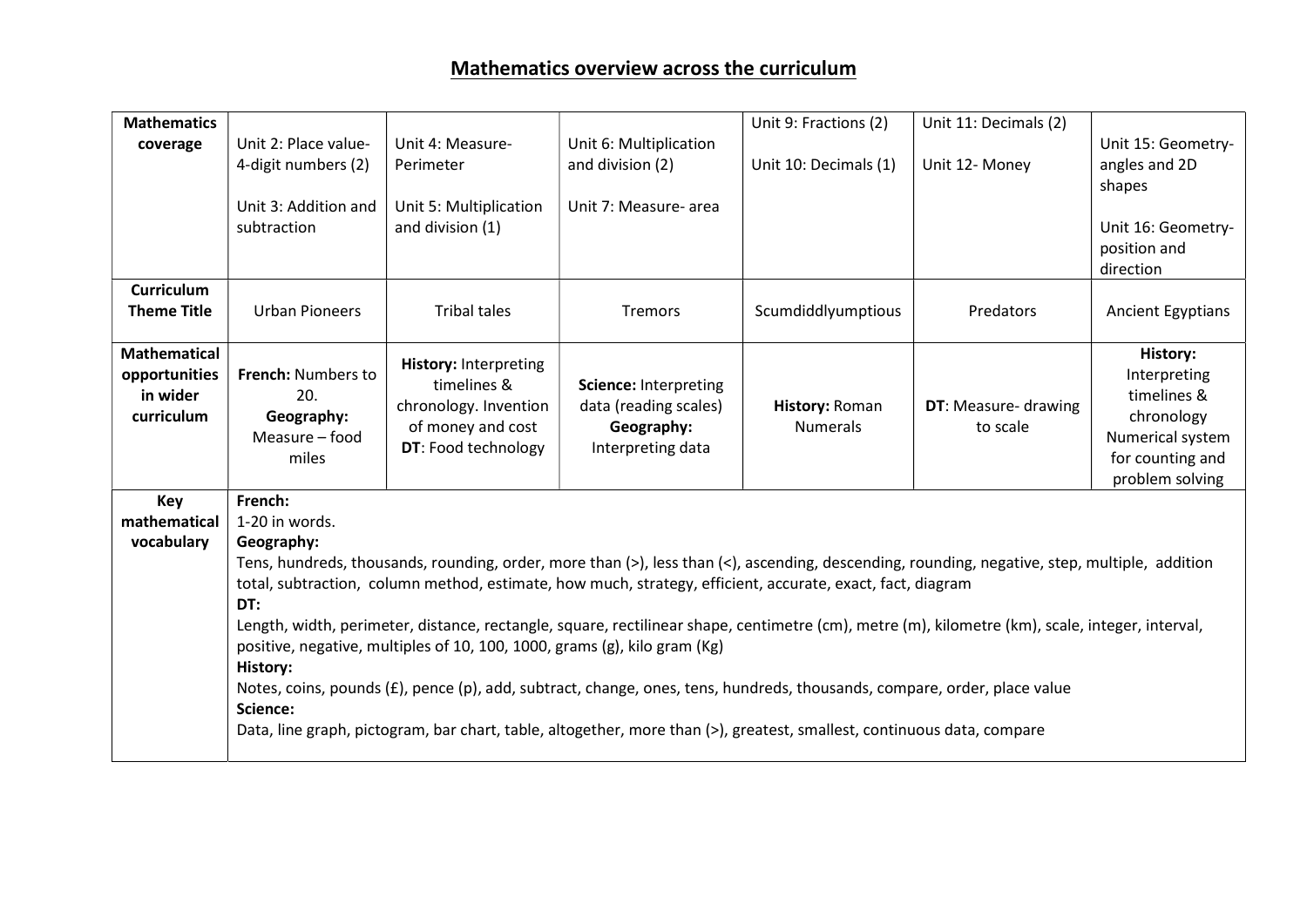| Year 5                     | Unit 1: Place value<br>within 100,000                                                                                                                                                                                                                                                               | Unit 3: Addition and<br>subtraction     | Unit 7: Multiplication<br>and division (2)                                                                                                    | Unit 10: Fractions (3)          | Unit 12: Decimals                         | Unit 15: Geometry-<br>position and |
|----------------------------|-----------------------------------------------------------------------------------------------------------------------------------------------------------------------------------------------------------------------------------------------------------------------------------------------------|-----------------------------------------|-----------------------------------------------------------------------------------------------------------------------------------------------|---------------------------------|-------------------------------------------|------------------------------------|
| <b>Mathematics</b>         |                                                                                                                                                                                                                                                                                                     |                                         |                                                                                                                                               | Unit 11: Decimals and           | Unit 13: Geometry-                        | direction                          |
| coverage                   | Unit 2: Place value                                                                                                                                                                                                                                                                                 | Unit 4: Graphs and                      | Unit 8: Fractions (1)                                                                                                                         | percentages                     | properties of shape (1)                   |                                    |
|                            | within 1,000,000                                                                                                                                                                                                                                                                                    | tables                                  |                                                                                                                                               |                                 |                                           | Unit 16: Measure-                  |
|                            |                                                                                                                                                                                                                                                                                                     |                                         | Unit 9: Fractions (2)                                                                                                                         |                                 | Unit 14: Geometry-                        | converting units                   |
|                            | Unit 3: Addition and                                                                                                                                                                                                                                                                                | Unit 5: Multiplication                  |                                                                                                                                               |                                 | properties of shape (2)                   |                                    |
|                            | subtraction                                                                                                                                                                                                                                                                                         | and division (1)                        |                                                                                                                                               |                                 |                                           | Unit 17: Measure-                  |
|                            |                                                                                                                                                                                                                                                                                                     |                                         |                                                                                                                                               |                                 |                                           | volume and                         |
|                            |                                                                                                                                                                                                                                                                                                     | Unit 6: Measure- area<br>and perimeter  |                                                                                                                                               |                                 |                                           | capacity                           |
| <b>Curriculum</b>          | That's                                                                                                                                                                                                                                                                                              |                                         |                                                                                                                                               |                                 |                                           |                                    |
| <b>Theme Title</b>         | Entertainment                                                                                                                                                                                                                                                                                       | Alchemy Island                          | Greeks                                                                                                                                        | Allotment                       | Stargazers                                | Tudors                             |
| <b>Mathematical</b>        |                                                                                                                                                                                                                                                                                                     |                                         |                                                                                                                                               |                                 |                                           |                                    |
| opportunities              | <b>DT: Measure-</b>                                                                                                                                                                                                                                                                                 | Geography: Measure.                     | <b>History: Interpreting</b>                                                                                                                  | DT: Food technology.            | <b>DT: Measure-</b>                       | History:                           |
| in wider                   | designing                                                                                                                                                                                                                                                                                           | Interpreting data.                      | timelines.                                                                                                                                    | Geography: Measure-             | constructing bridges.                     | Interpreting                       |
| curriculum                 | fairground rides.<br>History:                                                                                                                                                                                                                                                                       | Science: Measure.<br>Interpreting data. |                                                                                                                                               | distance. Interpreting<br>data. | Geography: Measure.<br>Interpreting data. | timelines.                         |
|                            | Interpreting                                                                                                                                                                                                                                                                                        |                                         |                                                                                                                                               |                                 | Science: Length and                       |                                    |
|                            | timelines.                                                                                                                                                                                                                                                                                          |                                         |                                                                                                                                               |                                 | distance. Interpreting                    |                                    |
|                            |                                                                                                                                                                                                                                                                                                     |                                         |                                                                                                                                               |                                 | data.                                     |                                    |
|                            |                                                                                                                                                                                                                                                                                                     |                                         |                                                                                                                                               |                                 |                                           |                                    |
| Key                        | DT:                                                                                                                                                                                                                                                                                                 |                                         |                                                                                                                                               |                                 |                                           |                                    |
| mathematical<br>vocabulary | ones (1s), tens (10s), hundreds (100s), thousands (1,000s), ten thousands (10,000s), hundred thousands (100,000s), million (1,000,000), round                                                                                                                                                       |                                         |                                                                                                                                               |                                 |                                           |                                    |
|                            | order, ascending, descending, less than (<), greater than (>), sequence, convert, metric unit, imperial unit, kilo, kilogram, gram, millimetre<br>centimetre, metre, kilometre, litre, millilitre, pound (lb), ounce (oz), inch (in), foot (ft), yard (yd), pint, gallon, stone (st), approximately |                                         |                                                                                                                                               |                                 |                                           |                                    |
|                            | <b>History:</b>                                                                                                                                                                                                                                                                                     |                                         |                                                                                                                                               |                                 |                                           |                                    |
|                            | ones (1s), tens (10s), hundreds (100s), thousands (1,000s), ten thousands (10,000s), hundred thousands (100,000s), million (1,000,000), round                                                                                                                                                       |                                         |                                                                                                                                               |                                 |                                           |                                    |
|                            | order, ascending, descending, less than (<), greater than (>), sequence,                                                                                                                                                                                                                            |                                         |                                                                                                                                               |                                 |                                           |                                    |
|                            | Geography:                                                                                                                                                                                                                                                                                          |                                         |                                                                                                                                               |                                 |                                           |                                    |
|                            |                                                                                                                                                                                                                                                                                                     |                                         | ones (1s), tens (10s), hundreds (100s), thousands (1,000s), ten thousands (10,000s), hundred thousands (100,000s), million (1,000,000), round |                                 |                                           |                                    |
|                            | order, ascending, descending, less than (<), greater than (>), sequence, Graph, line graph, table, dual line graph, horizontal, vertical, two-way                                                                                                                                                   |                                         |                                                                                                                                               |                                 |                                           |                                    |
|                            | table, scale axis/axes, data, kilometre (km), kilogram (kg), plot/plotted, tallies/tally, digits                                                                                                                                                                                                    |                                         |                                                                                                                                               |                                 |                                           |                                    |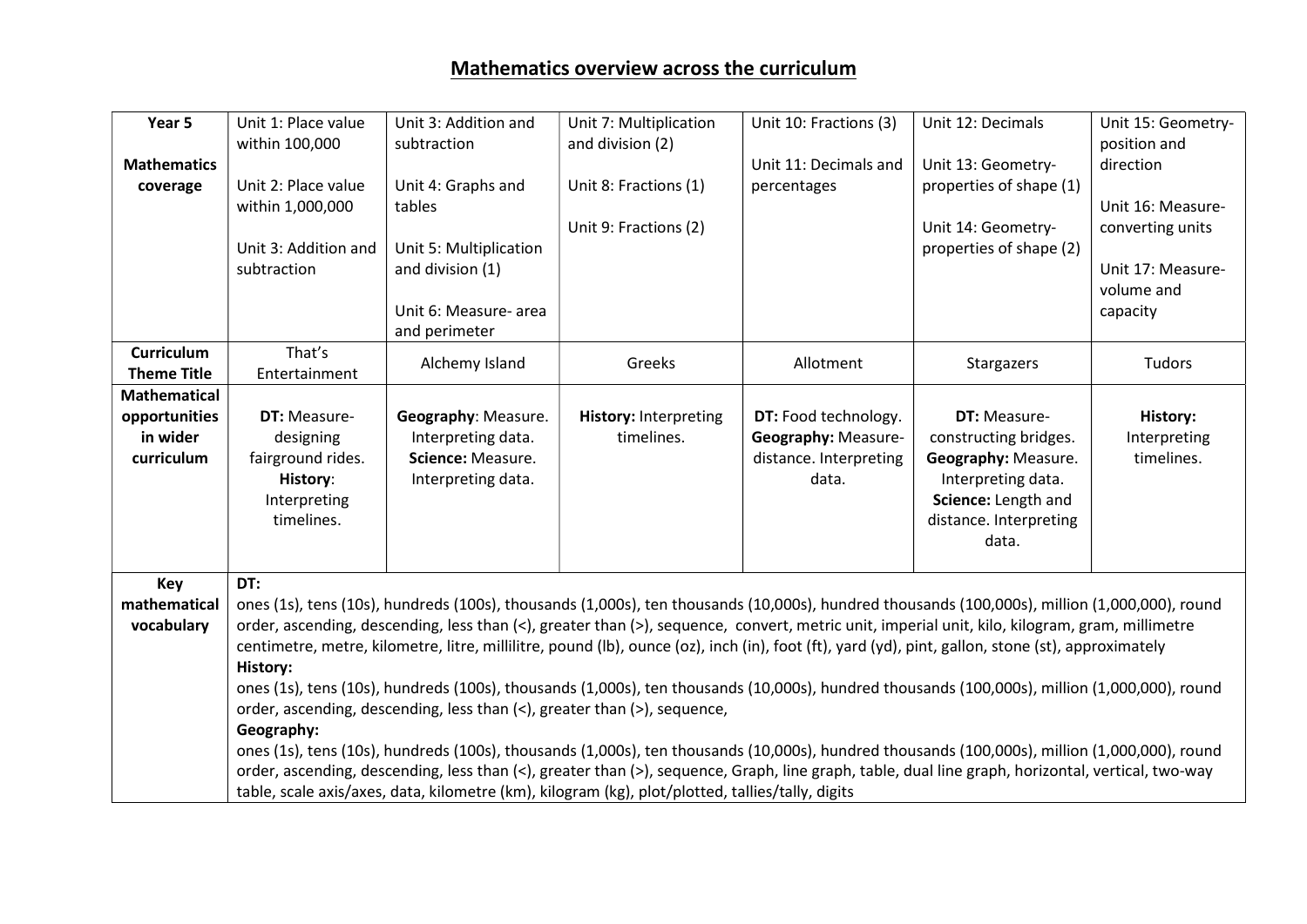|                     | Science:                                                                                                                                          |                                                              |                                                                                                                                              |                           |                              |                           |  |
|---------------------|---------------------------------------------------------------------------------------------------------------------------------------------------|--------------------------------------------------------------|----------------------------------------------------------------------------------------------------------------------------------------------|---------------------------|------------------------------|---------------------------|--|
|                     | ones (1s), tens (10s), hundreds (100s), thousands (1,000s), ten thousands (10,000s), hundred thousands (100,000s), million (1,000,000), round     |                                                              |                                                                                                                                              |                           |                              |                           |  |
|                     | order, ascending, descending, less than (<), greater than (>), sequence, Graph, line graph, table, dual line graph, horizontal, vertical, two-way |                                                              |                                                                                                                                              |                           |                              |                           |  |
|                     | table, scale axis/axes, data, kilometre (km), kilogram (kg), plot/plotted, tallies/tally, digits                                                  |                                                              |                                                                                                                                              |                           |                              |                           |  |
| Year 6              | Unit 1: Place value                                                                                                                               | Unit 4: Fractions (1)                                        | Unit 7: Decimals                                                                                                                             | Unit 10: Measure-         | Unit 13: Geometry-           | Unit 14: Problem          |  |
|                     | within 10,000,000                                                                                                                                 |                                                              |                                                                                                                                              | Imperial and metric       | properties of shapes         | solving                   |  |
| <b>Mathematics</b>  |                                                                                                                                                   | Unit 5: Fractions (2)                                        | Unit 8: Percentages                                                                                                                          | measures                  |                              |                           |  |
| coverage            | Unit 2: Four                                                                                                                                      |                                                              |                                                                                                                                              |                           | Unit 14: Problem             | Unit 15: Statistics       |  |
|                     | operations (1)                                                                                                                                    | Unit 6: Geometry-                                            | Unit 9: Algebra                                                                                                                              | Unit 11: Measure-         | solving                      |                           |  |
|                     |                                                                                                                                                   | position and direction                                       |                                                                                                                                              | Perimeter, area and       |                              |                           |  |
|                     | Unit 3: Four                                                                                                                                      |                                                              |                                                                                                                                              | volume                    | Unit 15: Statistics          |                           |  |
|                     | operations (2)                                                                                                                                    |                                                              |                                                                                                                                              |                           |                              |                           |  |
|                     |                                                                                                                                                   |                                                              |                                                                                                                                              | Unit 12: Ration and       |                              |                           |  |
|                     |                                                                                                                                                   |                                                              |                                                                                                                                              | proportion                |                              |                           |  |
| <b>Curriculum</b>   | <b>Blood heart</b>                                                                                                                                | A child's war                                                | Revolution                                                                                                                                   | Revolution                | Darwin's delight             | Hola Mexico!              |  |
| <b>Theme Title</b>  |                                                                                                                                                   |                                                              |                                                                                                                                              |                           |                              |                           |  |
| <b>Mathematical</b> |                                                                                                                                                   |                                                              |                                                                                                                                              |                           |                              |                           |  |
| opportunities       | <b>History and music:</b>                                                                                                                         |                                                              |                                                                                                                                              |                           |                              |                           |  |
| in wider            | Interpreting                                                                                                                                      | <b>History and Music:</b>                                    |                                                                                                                                              |                           | <b>History and Music:</b>    | <b>History and Music:</b> |  |
| curriculum          | timelines                                                                                                                                         | Interpreting timelines                                       | <b>History and Music:</b>                                                                                                                    | <b>History and Music:</b> | Interpreting timelines       | Interpreting              |  |
|                     | <b>Science: Statistics-</b>                                                                                                                       | <b>Science: Statistics-</b>                                  | Interpreting timelines                                                                                                                       | Interpreting timelines    | <b>Measure - DT textiles</b> | timelines                 |  |
|                     | collating and                                                                                                                                     | collating and                                                | DT: Measure- designing                                                                                                                       | Geography: distance       | Geography: distance          | Science: Statistics-      |  |
|                     | interpreting science                                                                                                                              | interpreting data                                            | torches                                                                                                                                      | and measure.              | and measure.                 | Gathering and             |  |
|                     | data                                                                                                                                              | DT: Measure $-$                                              |                                                                                                                                              | Interpreting data.        | Interpreting data.           | interpreting data         |  |
|                     | Geography- 4 digit                                                                                                                                | accurate construction                                        |                                                                                                                                              |                           |                              | sets                      |  |
|                     | grid references.                                                                                                                                  |                                                              |                                                                                                                                              |                           |                              |                           |  |
|                     |                                                                                                                                                   |                                                              |                                                                                                                                              |                           |                              |                           |  |
| Key                 | Geography:                                                                                                                                        |                                                              |                                                                                                                                              |                           |                              |                           |  |
| mathematical        |                                                                                                                                                   | x-axis, y-axis, axis, quadrant, horizontal, vertical, digit, |                                                                                                                                              |                           |                              |                           |  |
| vocabulary          | Science:                                                                                                                                          |                                                              |                                                                                                                                              |                           |                              |                           |  |
|                     |                                                                                                                                                   |                                                              | Mean, average, pie chart, segment, line graph, bar chart, percentage, fraction, data, compare, order, Greater than (>), Less than (<), place |                           |                              |                           |  |
|                     | value, ones, tens, hundreds, thousands, ten thousand, hundred thousand, million<br>DT:                                                            |                                                              |                                                                                                                                              |                           |                              |                           |  |
|                     |                                                                                                                                                   |                                                              |                                                                                                                                              |                           |                              |                           |  |